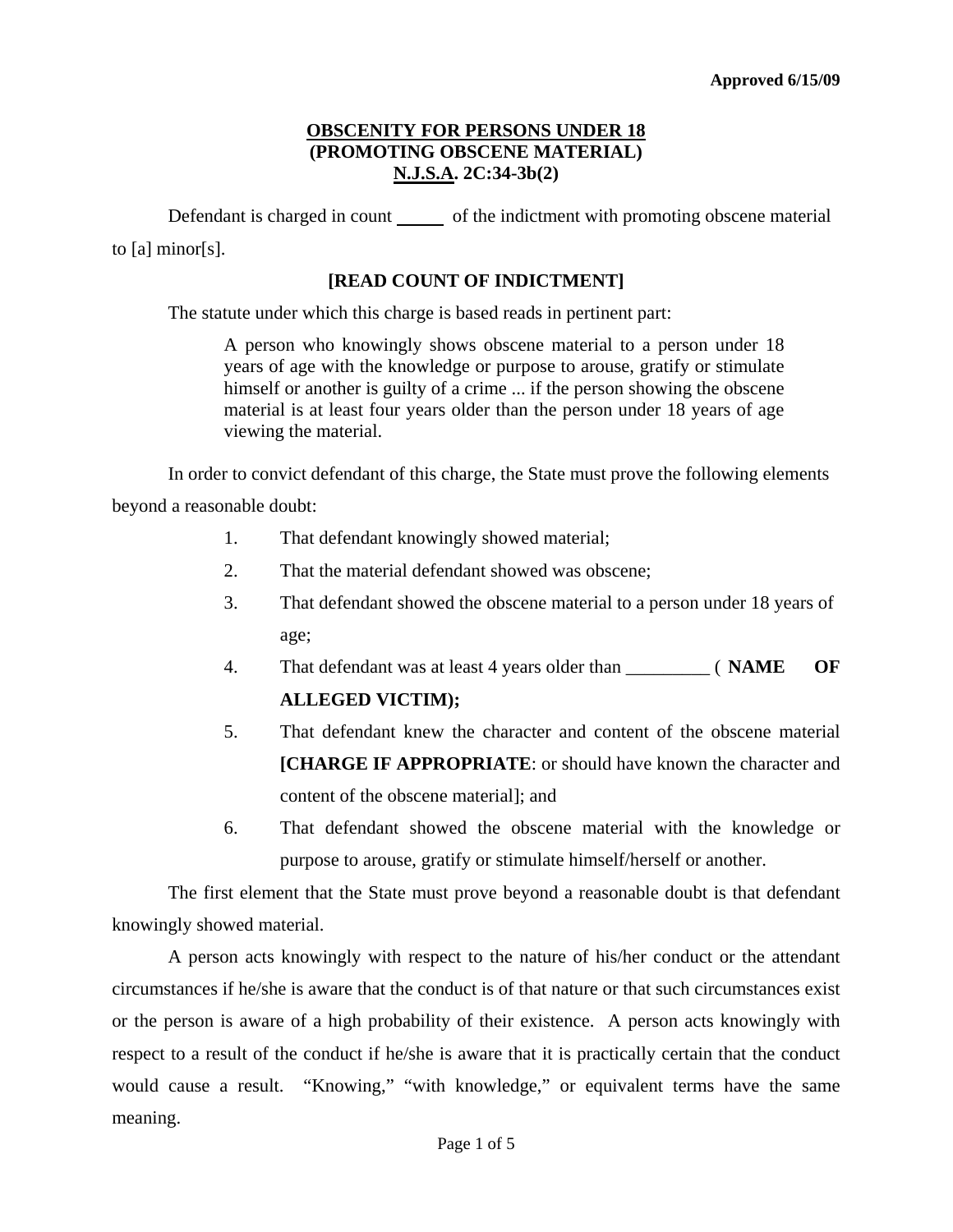Knowledge is a condition of the mind. It cannot be seen and can only be determined by inference from defendant's conduct, words or acts. A state of mind is rarely susceptible of direct proof but must ordinarily be inferred from the facts. Therefore, it is not necessary that the State produce witnesses to testify that an accused said that he/she had a certain state of mind when he/she did a particular thing. It is within your power to find that such proof has been furnished beyond a reasonable doubt by inference which may arise from the nature of his/her acts and conduct and from all he/she said and did at the particular time and place and from all the surrounding circumstances established by the evidence.

Showed means defendant either caused or allowed the material to be seen.<sup>[1](#page-0-0)</sup>

The second element that the State must prove beyond a reasonable doubt is that the material shown was obscene material.

Obscene material means any description, narrative account, display, depiction of a specified anatomical area or specified sexual activity contained in, or consisting of, a picture or other representation, publication, sound recording, live performance or film, which by means of posing, composition, format or animated sensual details, emits sensuality with sufficient impact to concentrate prurient interest on the area or activity. $\frac{2}{x}$  $\frac{2}{x}$  $\frac{2}{x}$ 

The third element that the State must prove beyond a reasonable doubt is that the person to whom defendant showed the obscene material was under 18 years of age.

The fourth element the State must prove beyond a reasonable doubt is that defendant is at least 4 years older than \_\_\_\_\_\_\_\_\_\_\_\_\_\_\_\_\_\_\_\_\_\_\_\_\_\_(**NAME OF ALLEGED VICTIM).**

The fifth element that the State must prove beyond a reasonable doubt is that defendant had knowledge of the character and content of the material or film, [or failed to exercise reasonable inspection which would have disclosed its character or content].<sup>[3](#page-1-1)</sup>

The requisite knowledge with regard to the character and content of the material and of

 $\frac{1}{1}$  $\frac{N.J.S.A.}{N.I.S.A.}$  2C:34-3a(7).

<span id="page-1-0"></span> $\frac{N. J.S.A.}{N. J.S.A.}$  2C:34-3a(1).

<span id="page-1-1"></span>N.J.S.A. 2C:34-3a(5). The Committee wishes to point out, the statute, as codified, has a self-contained definition of "knowingly", which states a person may be considered to have acted "knowingly" for this statute if the defendant had knowledge of the character and content of the material or film alleged to be obscene, N.J.S.A. 2C:34-  $3(a)(5)(a)$ , or if the defendant failed to "exercise reasonable inspection which would disclose its material." N.J.S.A.  $2C:34-3(a)(5)(b)$ . This definition of "knowingly" is broader than the definition of "knowingly" found at N.J.S.A.  $2C:2-2(b)(2)$ .

<span id="page-1-2"></span>If subsection (b) is relied upon, the court should make sure that appropriate cautionary instructions are given to the jury as to the particular meaning of "knowingly" that the jury should use in the context of the case.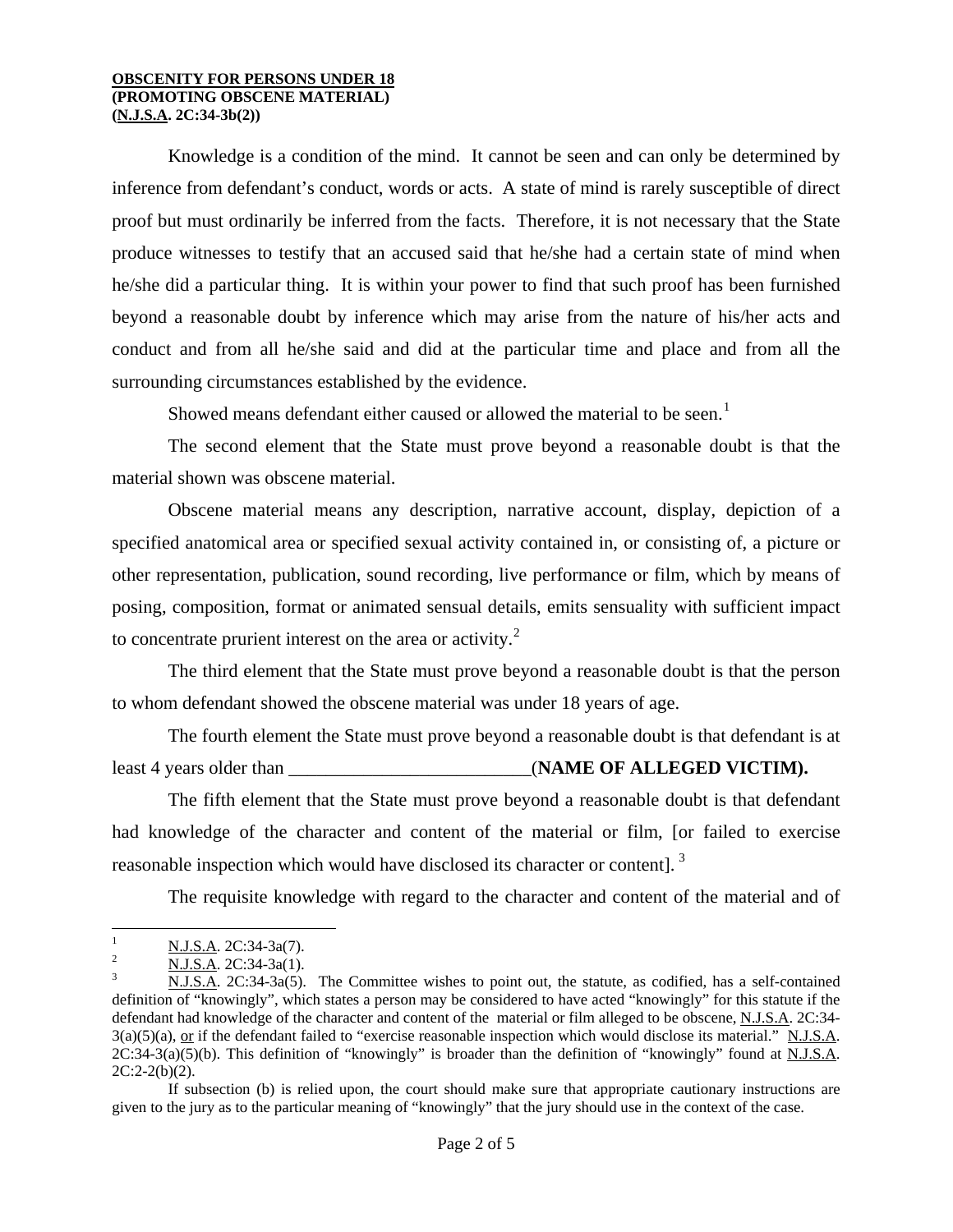the age of the person may be inferred when an actor shows obscene material to a person under 18 years of age.

An inference is a deduction of fact that may be drawn logically and reasonably from another fact or group of facts established by the evidence. Whether or not an inference should be drawn is for you to decide using your own common sense, knowledge and everyday experience. Ask yourselves, is it probable, logical and reasonable? However, you are never required or compelled to draw an inference. You alone decide whether the facts and circumstances shown by the evidence support an inference and you are always free to draw or not to draw an inference. If you draw an inference, you should weigh it in connection with all the other evidence in the case, keeping in mind that the burden of proof is upon the State to prove all the elements of the crime beyond a reasonable doubt.

 The sixth element that the State must prove beyond a reasonable doubt is that defendant showed the obscene material with the knowledge or purpose to arouse, gratify or stimulate himself/herself or another.

I have already defined knowingly. The same definition applies to this element of the offense as well.

A person acts purposely with respect to the nature of his/her conduct or a result thereof if it is his/her conscious object to engage in conduct of that nature or to cause such a result. A person acts purposely with respect to attendant circumstances if he/she is aware of the existence of such circumstances or he/she believes or hopes that they exist. "With purpose," "designed," "with design" or equivalent terms have the same meaning.

As in the case of knowledge, purpose is a condition of the mind. It cannot be seen and can only be determined by inference from defendant's conduct, words or acts. A state of mind is rarely susceptible of direct proof but must ordinarily be inferred from the facts. Therefore, it is not necessary that the State produce witnesses to testify that an accused said that he/she had a certain state of mind when he/she did a particular thing. It is within your power to find that such proof has been furnished beyond a reasonable doubt by inference which may arise from the nature of his/her acts and conduct and from all he/she said and did at the particular time and place and from all the surrounding circumstances established by the evidence.

If after a consideration of all the evidence, you are convinced beyond a reasonable doubt, that the State has proven all of the elements of the crime, then your verdict must be guilty.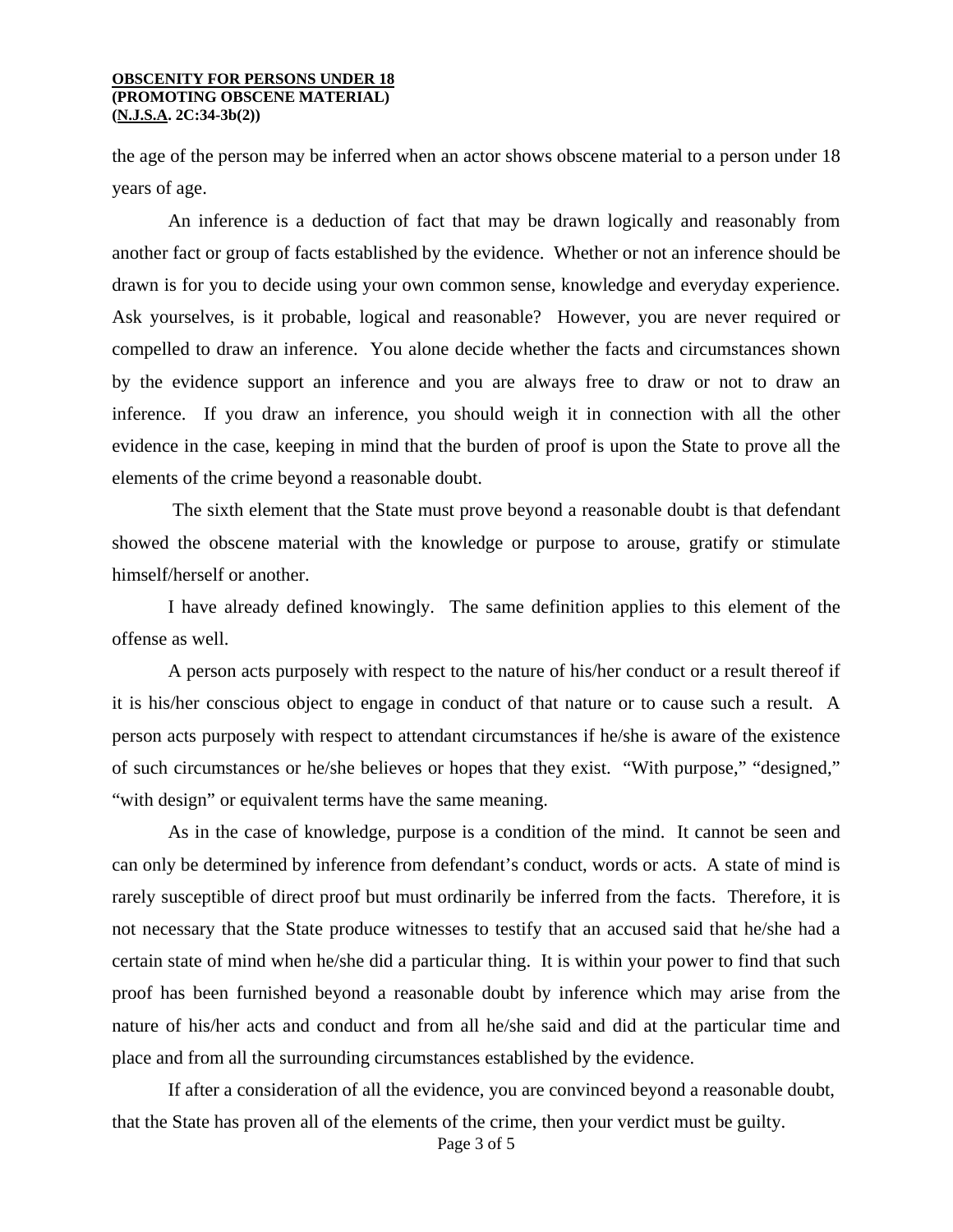$\overline{a}$ 

If, however, after a consideration of all the evidence, you find that the State has failed to prove each and every element of the crime beyond a reasonable doubt, your verdict must be not guilty.

# **[CHARGE WHERE APPROPRIATE]**

It is an affirmative defense to a prosecution of this offense, which the defendant must prove by a preponderance of the evidence, that:

- (a) The person under age 18 falsely represented in or by writing that he/she was age 18 or over; and  $4^4$
- (b) The person's appearance was such that an individual of ordinary prudence would believe him/her to be age 18 or over; and
- (c) The showing to the person was made in good faith relying upon such written representation and appearance and in the reasonable belief that he/she was actually age 18 or over.

The term "preponderance of the evidence" means that amount of evidence that causes you to conclude that the affirmative defense is probably true. To prove an affirmative defense by the preponderance of the evidence, the defendant must convince you that it is more probable than not.

If the evidence on a particular issue is equally balanced, that issue has not been proven by a preponderance of the evidence. Therefore, the party having the burden of proving that issue has failed with respect to that particular issue.

Keep in mind, however, that although the burden rests upon the defendant to establish the affirmative defense by a preponderance of the credible evidence, the burden to establish the defendant guilty of the offense charged here beyond a reasonable doubt is always on the State, and that burden never shifts.

If after a consideration of all the evidence, you find that the State has not proven beyond a reasonable doubt all the elements of the offense, then you must find the defendant not guilty of promoting obscene material.

See State v. Blecker, 155 N.J. Super. 93, 102 (App. Div. 1978) (holding that a similar statutory defense within the predecessor statute, N.J.S.A. 2A:115-1.8, required that "a defendant must establish `not some but all of the factual elements enumerated in the enactment relating thereto.'" Cf. Sportsman 300 v. Nutley Bd. Of Comm'rs, 42 N.J. Super. 488, 493 (App. Div. 1956).)